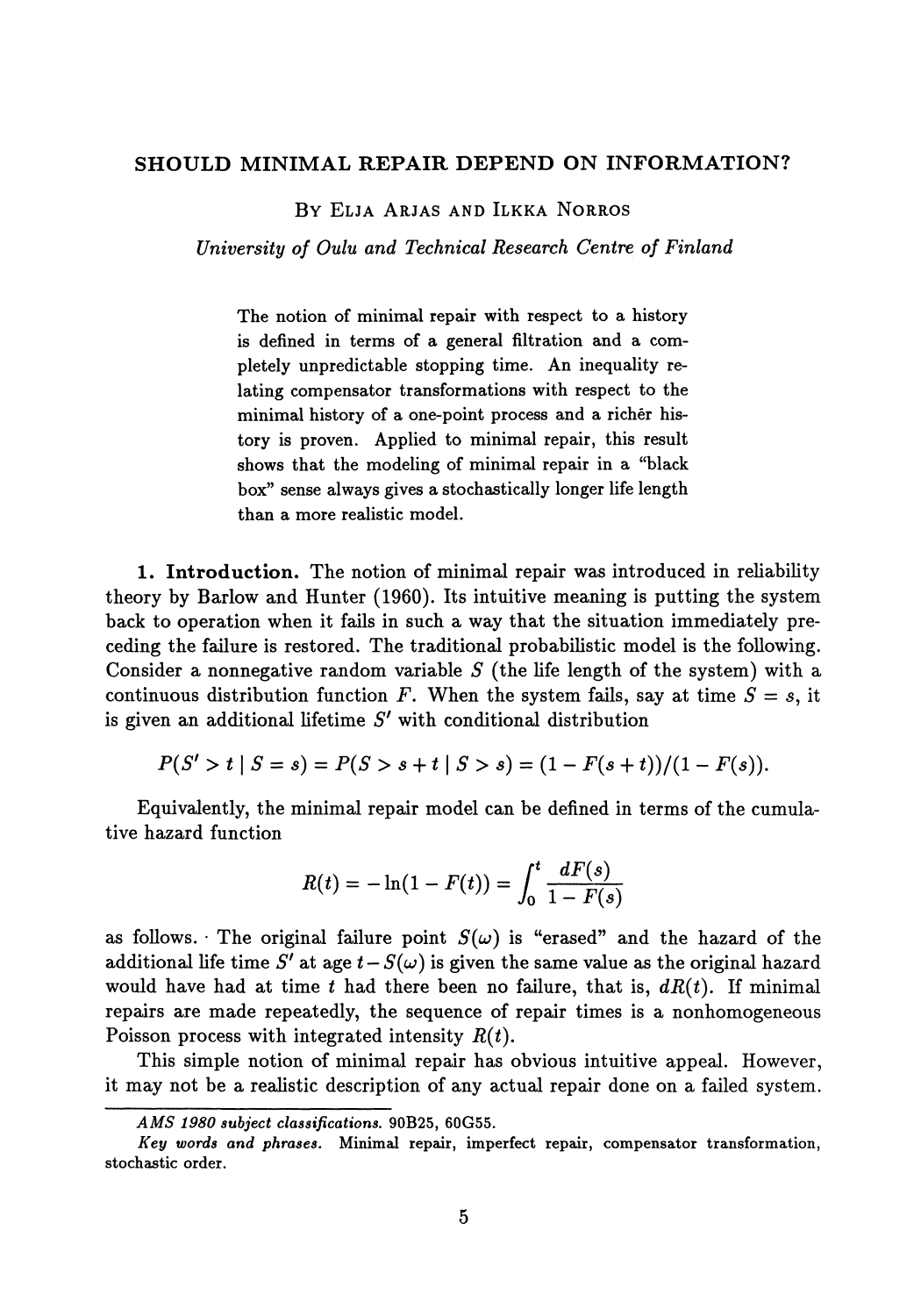In a sense, it treats the system as a black box, without any reference to what caused the failure and what repair was needed to put the system back to opera tion. Bergman makes this point in a review paper (Bergman, 1985), distinguishing between "statistical" and "physical" minimal repair. The comments on minimal repair on page 51 in Ascher and Feingold (1984) should also be mentioned.

As a very simple example illustrating this problem in the definition of minimal repair, consider a system consisting of two components in parallel, with indepen dent *Exp(l)* distributed life lengths. The system fails when the component with the longer life fails. A natural concept of minimal repair of the system would be the restoration of the working condition of this component when it fails, leaving the component which failed earlier in the down state. The additional lifetime ob tained by this kind of repair is clearly independent of the failure time and *Exp(l)* distributed. The black box model would consider a system life length *S* with distri bution  $P(S \leq t) = F(t) = (1 - e^{-t})^2$  and an additional lifetime S' with conditional distribution

$$
P(S' > t \mid S = s) = \frac{1 - F(s + t)}{1 - F(s)} = e^{-t} \frac{2 - e^{-s - t}}{2 - e^{-s}},
$$

which is stochastically larger than *Exp(l)* for every *s.*

In this example, the more realistic model gives a less optimistic estimate of the total life length than the black box model. We shall show below in Section 3 that this is always the case. Section 2 is devoted to the definition of minimal repair with respect to a general history. A more detailed exposition of Sections 2 and 3 can be found in Norros (1987) and Arjas and Norros (1989), respectively.

**2 Minimal Repair with Respect to a General History.** Consider a probability space  $(\Omega, \mathcal{F}, P)$ , a history (filtration)  $\mathbf{F} = (\mathcal{F}_t)_{t>0}$  of sub- $\sigma$ -fields of  $\mathcal{F}$ and an **-stopping time**  $S$ **, satisfying the following conditions:** 

(i)  $\Omega$  is a Polish space, that is, a complete separable metric space;

(ii)  $\mathcal F$  is the completion w.r.t. *P* of  $\mathcal B(\Omega)$ , the Borel  $\sigma$ -field of  $\Omega$ ;

(iii) F satisfies Dellacherie's "usual conditions", that is, it is right continuous and  $\mathcal{F}_0$  contains all P-null sets;

(iv) *S* is completely unpredictable and a.s. finite.

We denote by *N* the simple point process  $N_t = 1_{\{t > S\}}$  and by *A* the **F**compensator of  $N$ . By (iv),  $A$  is a continuous process.

In this section we show how the stopping time *S* can be "minimally repaired". In other words, we define probability measures  $Q_n, n = 1, 2, ...$ , such that under  $Q_n$ , things behave as if  $S$  had been  $n$  times minimally repaired before its final failure. In our construction we need the following well-known result and some facts about the prediction process.

LEMMA 2.1. *For any finite stopping time T, the conditional distribution of*  $A_S - A_T$  given  $\mathcal{F}_T$  is the  $Exp(1)$  distribution on the set  $\{S > T\}.$ 

The notion of a *prediction process* was introduced by Knight (1975). Aldous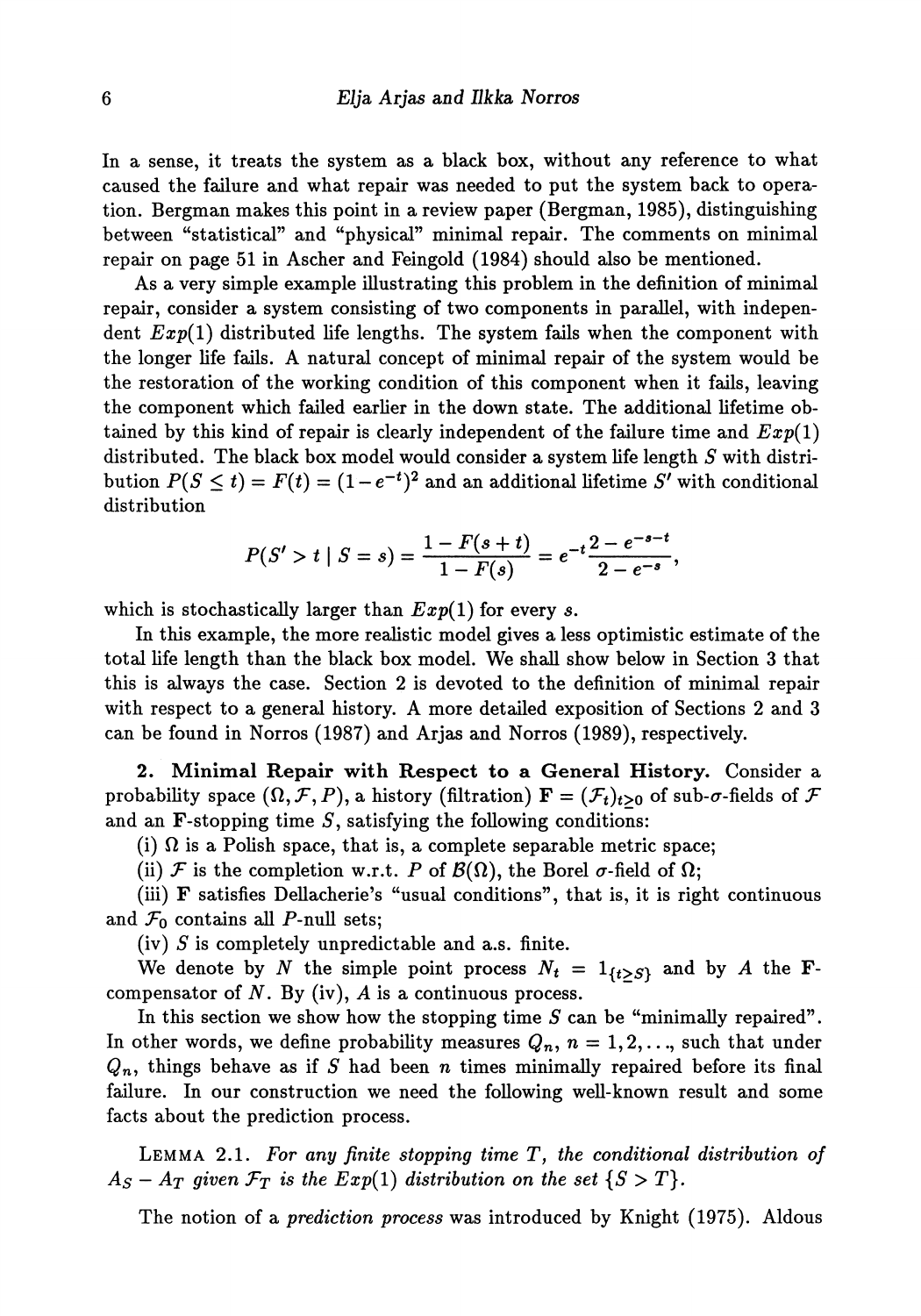(1981) developed a somewhat different approach, which was applied in Norros (1985). The definition given below differs slightly from the above-mentioned ones since we are considering an abstract history instead of a process.

We denote by  $\mathcal{P}(\Omega)$  the space of all probability measures on  $\mathcal{B}(\Omega),$  endowed with the topology of weak convergence.  $\mathcal{P}(\Omega)$  is in turn a Polish space, and  $\mathcal{P}(\mathcal{P}(\Omega))$ can be defined in a similar manner.

THEOREM 2.2. There exists a  $\mathcal{P}(\Omega)$ -valued cadlag process  $\mu$  such that for any *stopping time T,*  $\mu_T$  *is a regular version of the conditional probability*  $P(\cdot | \mathcal{F}_T)$ .

The proof can be found in Aldous (1981), and it is reproduced in Norros (1985). In this paper, we call the process *μ* of Theorem 2.2 simply *the prediction process.*

PROPOSITION 2.3. *Let Y be a bounded B{Ω)-measurable random variable defined on*  $(\Omega, \mathcal{F}, P)$ . Denote by  $M^Y$  a cadlag version of the martingale  $E[Y | \mathcal{F}_t]$ . *Then the process*  $\int Y d\mu_{t-}$  *is indistinguishable from*  $M_{t-}^Y$ *. In particular,*  $\int Y d\mu_{T-} = 0$  $M_{T-}^Y$  a.s. for every stopping time T.

For a proof, see, for example, Norros (1985). Note that, although  $\mu_T = P[\cdot]$  $\mathcal{F}_T$ ,  $\mu_{T-}$  is not P[  $\cdot$  |  $\mathcal{F}_{T-}$ ]. For example, T is  $\mathcal{F}_T$ -measurable, but if T is completely unpredictable, then the random measure  $\mu_{T-}$  gives T a continuous distribution a.s. The random measure  $\mu_{\mathcal{T}}$  is not a conditional distribution with respect to any  $\sigma$ -field, but it tells what the prediction was immediately before  $T$ occurred.

Intuitively, the difference between the  $\sigma$ -fields  $\mathcal{F}_{S-}$  and  $\mathcal{F}_{S}$  is that in  $\mathcal{F}_{S-}$ , it is known when *S* occurs, but it is not known what else happens at time *S.* For example, if *S* is a point in a marked point process, then *S* is known in  $\mathcal{F}_{S_{-}}$ , but the mark is  $\mathcal{F}_s$ -measurable and may not be  $\mathcal{F}_{s-}$ -measurable.

Now we proceed to the construction of the "minimal repair" of *S.* Suppose that we choose an  $\omega$  with distribution P and start proceeding at time 0. Suddenly *S* occurs. In order to make a minimal repair, we have to change our  $\omega$  to another, say  $\omega'$ , which is indistinguishable from  $\omega$  strictly before the time  $S(\omega)$  and satisfies  $S(\omega) > S(\omega)$ . Moreover,  $\omega'$  should be chosen according to an appropriate distribution among the candidates satisfying these conditions. This reasoning can be formalized by means of the prediction process.

Indeed,  $\mu_{S}(\omega)$  gives the conditional distribution with respect to the history strictly before  $S(\omega)$  when it was not yet known that *S* would appear at time  $S(\omega)$ . Thus, if we choose  $\omega'$  according to the distribution  $\mu_{S-}(\omega)$ , we may proceed further "as if nothing had happened". Intuitively, this means that at any time prior to the ultimate system failure it is not even "known" whether there has been a minimal repair or not.

In order to be more rigorous, let  $\kappa$  be a  $\mathcal{B}(\Omega)$ -measurable  $\mathcal{P}(\Omega)$ -valued random variable such that  $\kappa = \mu_{S-}$  a.s. ( $\kappa$  can be constructed by means of the regular conditional distribution of  $\mu_{S-}$  w.r.t.  $\mathcal{B}(\Omega)$ ). Now define successively the probability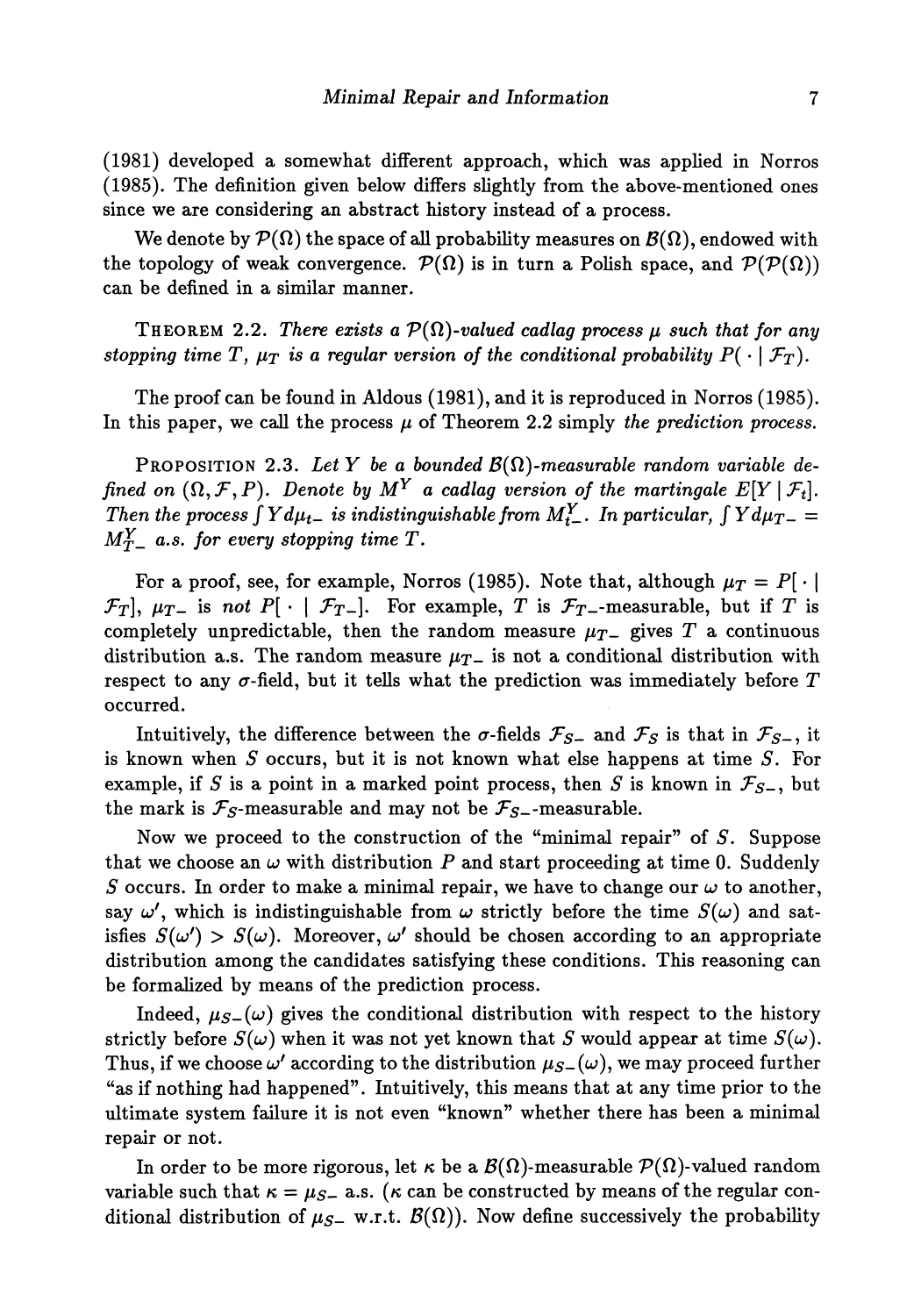measures  $Q_0$ ,  $Q_1$ ,  $Q_2$ ,... on  $\mathcal{B}(\Omega)$  by

$$
Q_0 = P, Q_{n+1}(A) = \int_{\Omega} \kappa(\omega)(A) Q_n(d\omega).
$$

 $Q_n$  is the measure which is obtained when  $S$  is deferred  $n$  times in the sense of minimal repair. The following theorem shows that the measures  $Q_{\bm{n}}$  have a density (w.r.t. *P)* which has a very simple expression.

THEOREM 2.4. *For any n, the probability measure Q<sup>n</sup> is absolutely continuous w.r.t. P, with the Radon-Nikodym derivative*

$$
\frac{dQ_n}{dP} = \frac{1}{n!}A_S^n
$$

*Moreover, for any stopping time T\*

$$
\left(\frac{dQ_n}{dP}\right)_{\mathcal{F}_T} = e^{A_T} 1_{\{S>T\}} \left(1 - \frac{1}{n!} \int_0^{A_T} x^n e^{-x} dx\right) + \frac{1}{n!} A_S^n 1_{\{S \leq T\}}
$$

**PROOF.** We prove the first assertion by induction. It holds trivially for  $n = 0$ . Suppose that it holds for some fixed value of *n*. Let Y be any bounded  $\mathcal{B}(\Omega)$ measurable random variable. We have to show that

$$
\int Y dQ_{n+1} = EY \frac{1}{(n+1)!} A_S^{n+1}.
$$

Denote by  $M^Y$  a cadlag version of the martingale  $E[Y | \mathcal{F}_t]$ . Now, by the definition of  $\kappa$ , Proposition 2.3, the rules of Stieltjes stochastic calculus and Dellacherie's integration formula (Dellacherie (1972), IV T 47),

$$
\int_{\Omega} Y dQ_{n+1} = \int_{\Omega} Q_n(d\omega) \int_{\Omega} \kappa(\omega) (d\omega') Y(\omega') = \int_{\Omega} M_{S-}^Y dQ_n = E \frac{1}{n!} A_S^n M_{S-}^Y
$$

$$
= E \frac{1}{n!} \int_0^\infty A_t^n M_{t-}^Y dN_t = E \int_0^\infty M_{t-}^Y \frac{1}{n!} A_t^n dA_t = E \int_0^\infty M_t^Y \frac{1}{(n+1)!} dA_t^{n+1}
$$

$$
= E M_\infty^Y \frac{1}{(n+1)!} A_\infty^{n+1} = E Y \frac{1}{(n+1)!} A_S^{n+1}.
$$

The proof of the second equation is based on Lemma 2.1.:

$$
\left(\frac{dQ_n}{dP}\right)_{\mathcal{F}_T} 1_{\{S>T\}} = 1_{\{S>T\}} \frac{1}{n!} E[A_S^n | \mathcal{F}_T]
$$

$$
= 1_{\{S>T\}} \frac{1}{n!} \int_0^\infty (A_T + x)^n e^{-x} dx = 1_{\{S>T\}} \frac{1}{n!} \int_{A_T}^\infty x^n e^{-(x - A_T)} dx
$$

$$
= e^{A_T} 1_{\{S>T\}} \left(1 - \frac{1}{n!} \int_0^{A_T} x^n e^{-x} dx\right). \quad ||
$$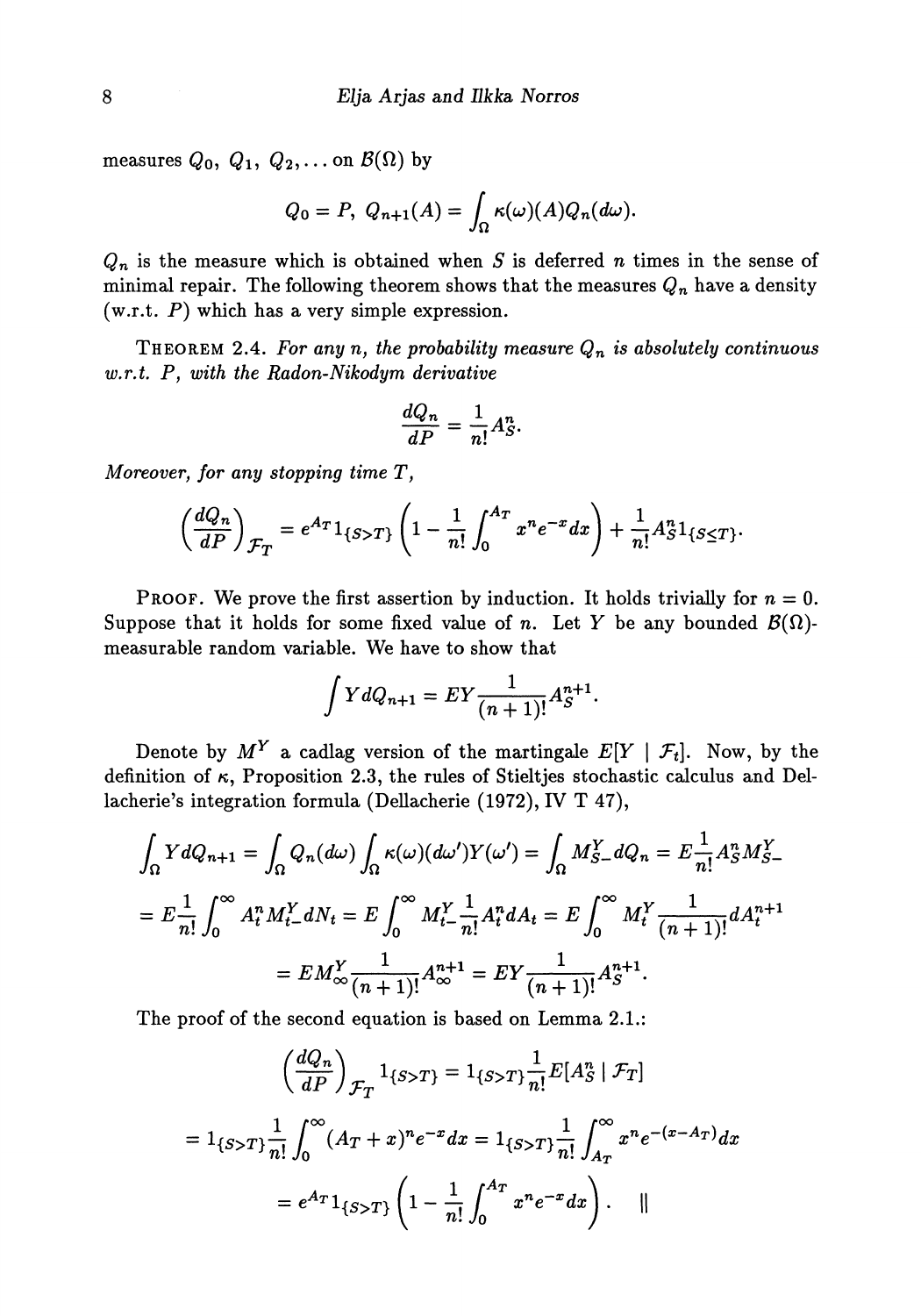Theorem 2.4 gives the justification for the following definition.

DEFINITION 2.5. With notation as above, the probability measure correspond  $\log$  to an *n-fold F-minimal repair of the stopping time*  $S$  *is the measure*  $Q_n$  *defined* by

$$
\frac{dQ_n}{dP} = \frac{1}{n!}A_S^n.
$$

We close this section with a remark concerning the situation where the stopping time *S* is eliminated completely by repeating "minimal repairs" indefinitely. Since *S* is a.s. finite, a measure describing this operation in the sense of Theorem 2.4 can not in general be defined on  $\mathcal{F}_{\infty}$ , and if it can, it will be concentrated on the P-null set  $\{S = \infty\}$ . However, such a measure can be defined on each sub- $\sigma$ -field  $\mathcal{F}_T$ , where *T* is a stopping time such that  $A_T$  is bounded. Letting *n* go to infinity in the second assertion of Theorem 2.4, it is seen that this measure, say,  $Q_{\infty}^T$ , is absolutely continuous w.r.t.  $P$  on  $\mathcal{F}_T$  and

$$
\frac{dQ_{\infty}^T}{dP|\mathcal{F}_T} = e^{A_T} 1_{\{S>T\}}.
$$

**3. Stochastic Comparison of Transformed Distributions.** Let  $(\Omega, \mathcal{F}, P)$ ,  $\mathbf{F} = (\mathcal{F}_t)_{t>0}$ , *S* and *N* be as in the previous section. Let  $\mathbf{G} = (\mathcal{G}_t)_{t\geq 0}$  be the history generated by the one point counting process N. Let  $A^{\mathbf{F}}$  and  $\widetilde{A^{\mathbf{G}}}$  be the F- and G-compensators of  $N$ , respectively. Since  $S$  is assumed to be completely unpredictable w.r.t. F, both compensators are continuous.

We consider the following kind of transformations of the compensators. Let  $g:[0,\infty] \to [0,\infty]$  be an increasing differentiable function such that  $g(0) = 0$  and  $g(\infty) = \infty$ . Consider the continuous increasing process  $B^{\mathbf{F}}$  defined by

$$
B_t^{\mathbf{F}} = g(A_t^{\mathbf{F}}), t \geq 0.
$$

By the next well-known Girsanov type theorem, we can modify the probability *P* in an absolutely continuous way so that  $B^{\mathbf{F}}$  is the compensator of  $N$  with respect to the new measure. For a proof, see Jacod (1975), Proposition 4.3 and Theorem 4.5.

THEOREM 3.1. *Denote by L the process*

$$
L_t = g'(A_t^{\mathbf{F}})^{N_t} e^{A_t^{\mathbf{F}} - B_t^{\mathbf{F}}}
$$

*L is a uniformly integrable martingale with expectation* 1. *Define the probability measure Q on T by*

$$
\frac{dQ^{\mathbf{F}}}{dP} = L_{\infty} = g'(A_S^{\mathbf{F}})e^{A_S^{\mathbf{F}} - B_S^{\mathbf{F}}}.
$$

*Then the*  $(Q^{\mathbf{F}}, \mathbf{F})$ -compensator of S is  $B^{\mathbf{F}}$ .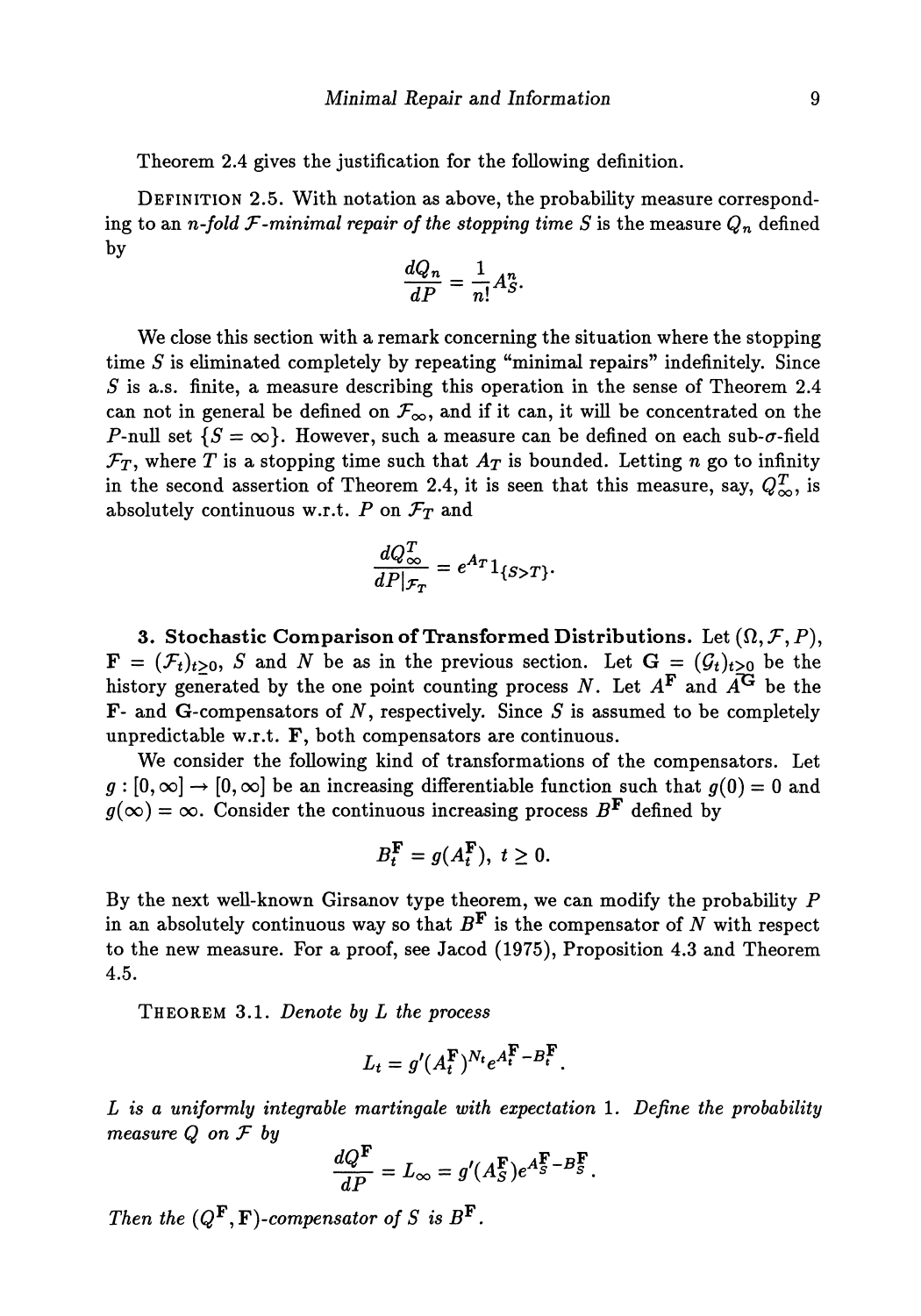We consider two special cases of this transformation. The first is minimal repair. Indeed, choosing  $g(x) = x - \ln(1 + x)$ , we have

$$
L_{\infty} = \frac{A_S^{\mathbf{F}}}{1 + A_S^{\mathbf{F}}} \exp(A_S^{\mathbf{F}} - (A_S^{\mathbf{F}} - \ln(1 + A_S^{\mathbf{F}}))) = A_S^{\mathbf{F}},
$$

which is the density corresponding to an  $\mathcal F$ -minimal repair of *S* (Definition 2.5).

The other case is the linear transformation

$$
g(x)=\alpha x, \,\, \alpha\in (0,1),
$$

which could be called *proportional improvement* since the hazard is reduced by a fixed percentage. One also quickly concludes that this is equivalent to the *imperfect repair* of Brown and Proschan (1983), where the device is repeatedly minimally repaired with probability  $(1 - \alpha)$  up to the first unsuccessful repair attempt. See also Shaked and Shanthikumar (1986).

We can now prove the main result of this paper.

THEOREM 3.2. *With the notation as above, suppose that the function g is such that*  $e^{-g(-\ln x)}$  *is concave for*  $x \in (0,1)$ . Then S is stochastically smaller under  $Q^{\mathbf{F}}$ *than under*  $Q^{\mathbf{G}}$ .

**PROOF.** Let T be an **F**-stopping time such that  $A_T^{\mathbf{F}}$  is bounded. We first observe that (cf. Norros (1986), Proposition 5.1)

$$
E1_{\{S>t\wedge T\}}e^{A_{t\wedge T}^{\mathbf{F}}} = 1.
$$

Thus,  $\exp(A^{\mathbf{F}}_{t\wedge T})$  can be viewed as a density function on the set  $\{S > t \wedge T\}.$ Denote

$$
f(x)=e^{-g(-\ln x)},\,\,x\in (0,1),
$$

which by assumption is a concave function. Now, by Jensen's inequality,

$$
Q^{\mathbf{F}}(S > t \wedge T) = E1_{\{S > t \wedge T\}} e^{A_{t \wedge T}^{\mathbf{F}} - g(A_{t \wedge T}^{\mathbf{F}})} = E1_{\{S > t \wedge T\}} e^{A_{t \wedge T}^{\mathbf{F}}} f(e^{-A_{t \wedge T}^{\mathbf{F}}})
$$
  
\$\leq f(E1\_{\{S > t \wedge T\}} e^{A\_{t \wedge T}^{\mathbf{F}}} e^{-A\_{t \wedge T}^{\mathbf{F}}}) = f(P(S > t \wedge T)).

Applying this for  $T = T_n = \inf\{t : A_t^F \geq n\}$  and letting  $n \to \infty$  we obtain, since  $S \leq \sup T_n$  a.s.,

$$
Q^{\mathbf{F}}(S>t)\leq f(P(S>t)).
$$

But

$$
f(P(S > t)) = e^{-g(-\ln P(S > t))} = e^{-g(A_t^G)} = e^{-B_t^G} = Q^G(S > t).
$$

It is easy to see that the transformations corresponding to minimal repair and imperfect repair both satisfy the conditions of Theorem 3.2. Thus we have the following corollaries, which are of certain practical interest.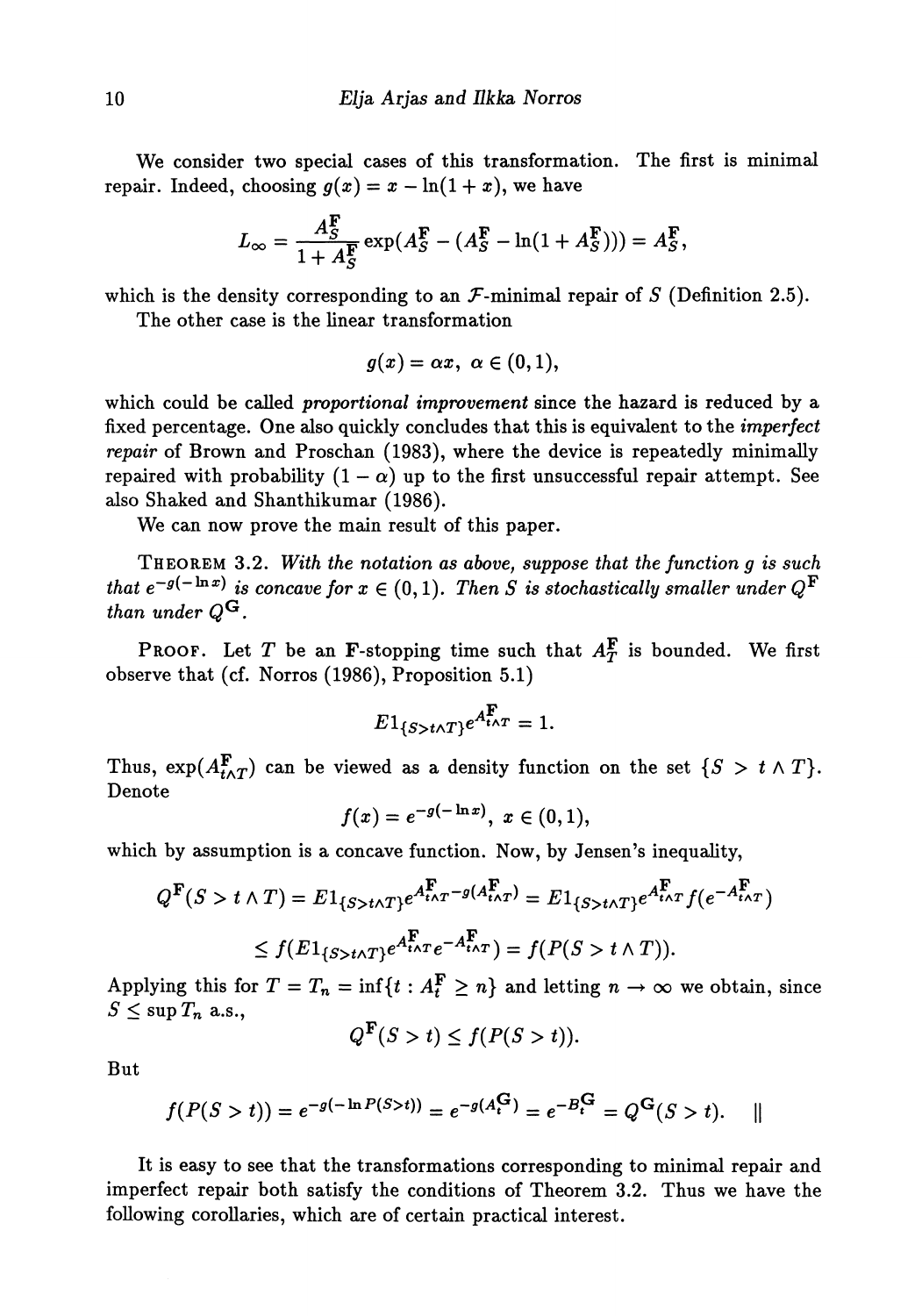**COROLLARY 3.3.** *Consider the change of distributions which corresponds to exactly one successful minimal repair on a failed device. Then the Y-hazard transformation leads to a stochastically shorter life length than the corresponding* **G***-hazard transformation.*

**COROLLARY 3.4.** *Consider the change of distributions which corresponds to a fixed proportional improvement, or, equivalently, imperfect repair with a constant probability for successful minimal repair. Then the Y-hazard transformation leads to a stochastically shorter life length than the corresponding G-hazard transformation.*

We conclude with some remarks. First, we return to the distinction between "physical" and "statistical" minimal repair. Recall that the history F can be completely general, as long as *S* remains completely unpredictable. On the other hand, one could argue that if the minimal repair is an actual physical operation performed on a failed device, which returns it to the state immediately preceding the failure, the history should be one "giving a full description of the internal state".

It is also interesting that our inequalities hold irrespective of all dependencies that a conditioning on a history might reveal, whether positive or negative. This is not obvious since usually stochastic comparison results involving conditioning require some form of stochastic monotonicity.

Finally, we mention two open problems. First, Proposition 5.4 in Norros (1986) shows that in the case of proportional improvement, the stochastic comparison in Corollary 3.4 is reversed if  $F$  is the internal history of a set of component life lengths and if the transformation is made on the compensators of *all* components. Would a similar result hold for the minimal repair also, or for a more general class of compensator transformations? Second, does Theorem 3.2 hold when G is larger than the minimal history but smaller than F?

## REFERENCES

- ALDOUS, D. (1981). Weak convergence and the general theory of processes. Incomplete draft of a monograph.
- ARJAS, E. and NORROS, I. (1989). Change of life distribution via a hazard transformation: An inequality with application to minimal repair. *Math. Oper. Res.* 14 355-361.
- ASCHER, H. and FEINGOLD, H. (1984). *Repairable Systems Reliability.* Marcel Dekker, New York and Basel.
- BARLOW, R.E. and HUNTER, L. (1960). Optimum preventive maintenance policies. *Operations Research* **1 90-100.**
- BROWN, M. and PROSCHAN, F. (1983). Imperfect repair. J. Appl. Prob. 20 851-859.
- BERGMAN, B. (1985). On reliability theory and its applications (with discussion). *Scand. J. Statist.* **12 1-41.**
- DELLACHERIE, C. (1972). Capacités et processus stochastiques. Springer Verlag, Berlin.